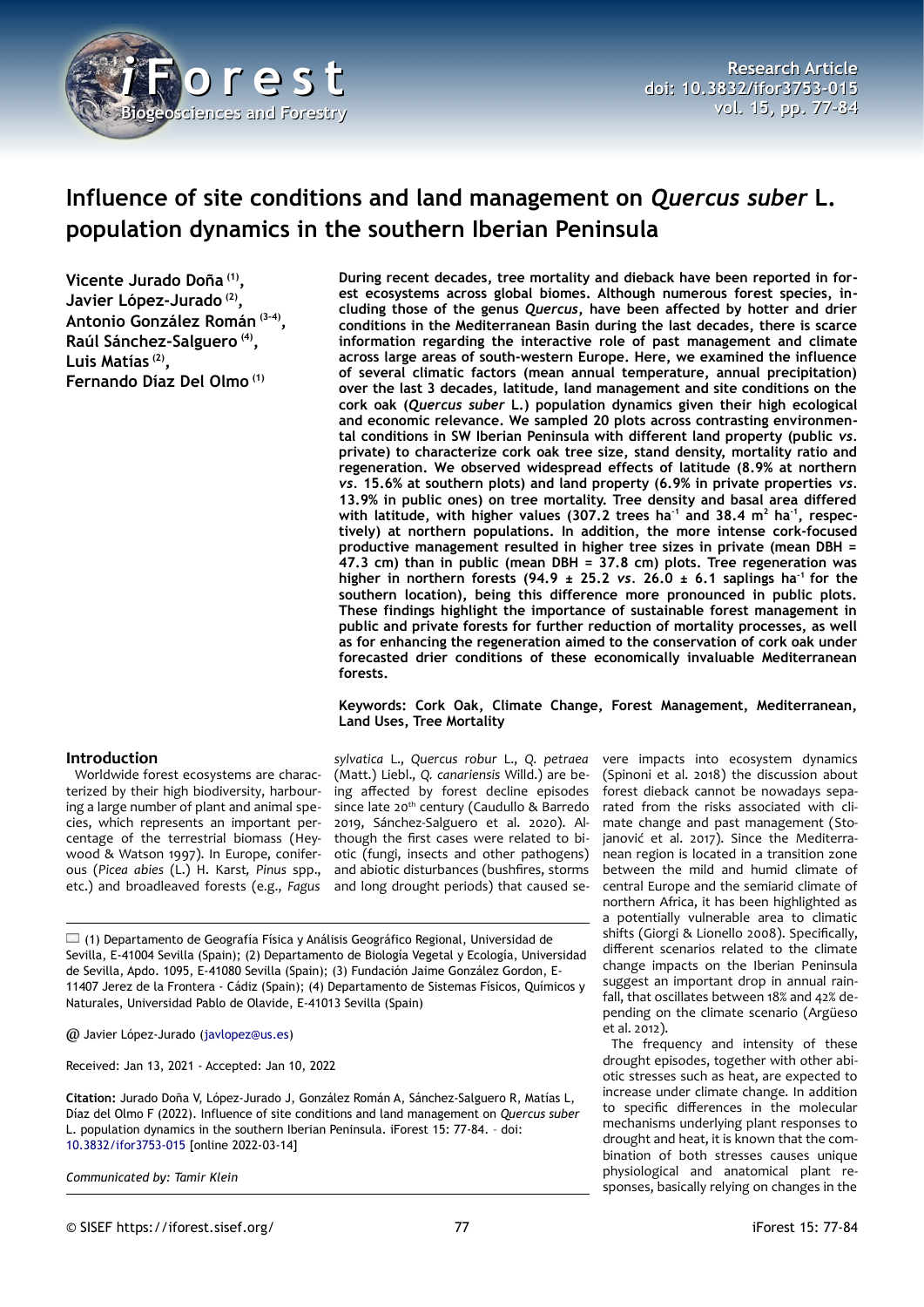reactive oxygen species (ROS) metabolism and stomatal behavior (Zandalinas et al. 2018). Water scarcity effects can cause delayed forest physiological recovery ("legacy effects" *sensu* Anderegg et al. 2015) and escalate when combined with heat stress, causing extensive tree mortality episodes (Allen et al. 2010). It has also been highlighted the interactive effect of drought with other disturbances like bushfire (Brando et al. 2014) or insects and pathogens (Kolb et al. 2016, Homet et al. 2019). These interactions could cause important alterations in the ecology of plants at different scales, from populations' demography and species distribution (Matías & Jump 2015) or community diversity (Brodribb et al. 2020) to intraspecific phenotypic responses (Patsiou et al. 2020). Therefore, the complex relationship between the different stress factors involved in forest dieback (Colangelo et al. 2018, Sánchez-Salguero et al. 2020), intensified in a context of climate change, introduces an enormous instability in forest dynamics (Jump et al. 2017) and finally results in a complex scenario not completely understood to date.

In the southern Iberian Peninsula, the forest is shaped mostly with species of the *Quercus* genus (Fagaceae), being the most widespread the evergreen Holm oak (*Q. ilex* L.) and cork oak (*Q. suber* L.) as well as the semi-deciduous *Q. faginea* Lam. and *Q. canariensis* Willd., which constitute the typical open woodland agroforestry systems handled by human and cattle for thousands of years (Pulido et al. 2001). Climatechange driven distribution shifts are predicted for these forests, but other factors such as intra- and inter-specific competition or tree size are shaping their dynamics (Gómez-Aparicio et al. 2011) along with soil fertility and the availability of nutrients. In fact, *Q. suber* forests with high economic and ecological relevance are already suffering a worrying woodland decrease (Gentilesca et al. 2017, Matías et al. 2019a) according to similar processes in different global biomes.

During the last decades, several factors other than climate have been identified to threaten the persistence of these oak forests. Among them, the presence of the exotic pathogen *Phytophthora cinnamomi* Rands., a soil-borne oomycete inducing the root-rot disease (Brasier 1996, Gómez-Aparicio et al. 2012), causes the mortality of a large number of adult trees. Other important factor hindering natural regeneration is the intensive grazing pressure produced by wild and domestic ungulates (Rodriguez-Sánchez et al. 2018). This overgrazing is particularly intense in private lands, where cattle and hunting provides important economic benefits and are actively managed. However, it is still not clear how these management practices will interact with climate and which could be the final consequences for future forest dynamics. In the case of *Q. suber*, the decline process is specially alarming due to the elevated

economic benefits that it provides in the region. Previous research has indicated that climate factors (especially low rainfall and dry spell duration) and past management strategies affect cork oak growth and its demographic dynamics (Gentilesca et al. 2017). The synergies between climate change, lack of regeneration, forest ageing and exotic pathogens have caused a decrease in cork production during last decades, affecting this socioeconomic resource at the southwestern Europe (Jurado Doña 2002, Zapata et al. 2009) and the ecosystem services provided by cork oak woodlands (Marañón et al. 2012).

Here, we present the results of a field study on the cork oak forests from the southern Iberian Peninsula aimed to determine how site conditions and management factors affect cork oak forest structure. The objective of this study was twofold: (i) to assess the relationships between site conditions (latitude, elevation and aspect), management (public or private) and local climate with the mortality ratios of cork oak woodlands; and (ii) to disentangle the possible changes in *Q. suber* demography through studying tree size, density, regeneration and mortality ratios. We hypothesized that private intensively-managed forests show lower tree density, regeneration and mortality than public forests and that southern forests have higher tree size than those of the north due to better climate conditions and past management legacies. These results would allow us to delve into the dynamics of these communities and to shed some light on establishing preventive measures against climate change scenarios as well as to settle optimal management models that allow the conservation of cork oak forest ecosystems.

## **Material and methods**

#### *Study area description*

The study was carried out at Los Alcornocales Natural Park, located in southern Spain (36° 21′ N, 05° 32′ W – Fig. S1 in Supplementary material). The elevation of this area ranges from the sea level to 1092 m a.s.l. The soil is constituted by sandstone from Oligo-Miocene, with alternate layers of clay materials that constitute steep reliefs in spite of the low altitude. The inceptisols form the most significant edaphic unit of the territory, presenting sandy and permeable soils. In addition to their good drainage, the acidity and the calcium carbonate deficiency is notable. The climate is sub-humid Mediterranean with dry summers and wet autumns and winters. Mean annual temperature is 15.7 °C, being July the warmest month (mean of  $24.0 \degree C$ ). Dominant warm winds arrive from northern Africa (Sahara Desert), taking humidity from the Mediterranean Sea and creating a characteristic fog (crypto precipitation) mainly in the southern mountainous areas, which receive an extra amount of rainfall not recorded by the weather stations, thus

generating a humid microclimate that softens the intense summer drought. For the period 1971-2000, the rainfall in the study area oscillated between 600-1400 mm year<sup>1</sup>, with a maximum close to 2000 mm year<sup>1</sup> in certain high elevations. On average, summer rainfall was 35 mm at the reference weather station for the northern location and 55 mm for the southern one (Jurado Doña 2002).

Los Alcornocales Natural Park is dominated by cork oak forests (*Q. suber*), one of the largest and the best preserved woodlands in Spain (Ojeda et al. 1995), with 62% of the surface under private ownership. The study area is characterized by a heterogeneous landscape with abundant dense stands ( $>$  300 trees ha<sup>-1</sup>) and open woodlands (*Dehesa* or *Montado*). At the highest and more humid areas, *Q. suber* is replaced by *Q. canariensis*. In the bare zones, wild olives (*Olea europea* L.) appear above marlstone soils, forming grass areas for cattle and goats. The shrub stratum is dense and characterized by several woody species such as *Erica arborea* L.*, E. australis* L.*, E. scoparia* L.*, Phillyrea latifolia* L.*, Genista tridens* Cav.*, G. triacanthos* Brot.*, Calicotome villosa* (Poir.) Link*, Crataegus monogyna* Jacq., *Ulex borgiae* Rivas Mart.*, Stauracanthus boivinii* (Webb) Samp. and *Cistus salviifolius* L., among others (Ojeda et al. 1995). The southern location of this study was the starting area for the exploitation of cork in Andalusia and therefore an area of intense cork activity, which affected the very survival of the trees. In 1865, one of the world's most important cork factories was installed there, the Armstrong Cork Company, with headquarters in Pittsburgh, PA, USA (Jurado Doña 2002).

#### *Sampling design*

Field sampling was carried out from January 2019 to February 2020. We established 20 plots of 100 × 100 m (1 ha) across forests dominated by *Q. suber*, following a northsouth dipole and a health status gradient within the Natural Park (Fig. S1a in Supplementary material). The plots were separated by at least 1 km and they showed certain common characteristics: lack of recent bushfires (> 10 years) and reforestation. Thus, 10 plots were sampled in the northern part of the Natural Park limit and 10 in the southern distribution (Fig. S1a). We compared 5 private and 5 public plots within each region, the latter owned by the Forest Administration and local governments.

Each plot was geo-referenced by GPS (GPSMAP 66st® , Garmin Ltd., USA), and tree density was estimated by the total counting of *Q. suber* individuals and other tree species. Dead cork oak individuals were also counted, as well as the number of trees with severe defoliation (61-99% of crown surface defoliated), according to the semiquantitative standard scale proposed by ICP guidelines (Fischer & Lorenz 2011). Mortality ratio was estimated as the num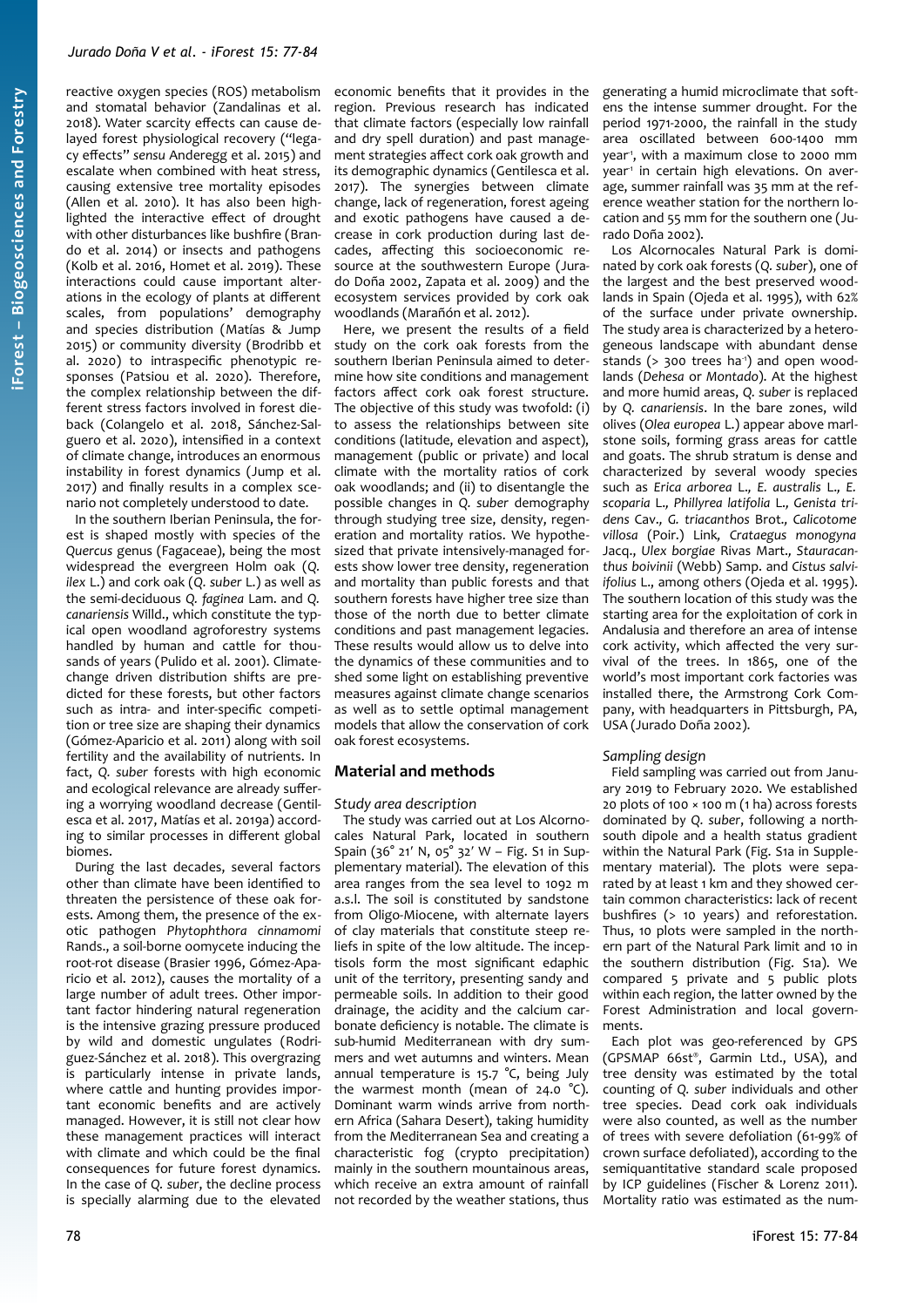ber of dead *Q. suber* individuals with respect to the total number of living *Q. suber* trees within the plot. Diameter at breast height (DBH) was measured in at least 30 trees of different diametric classes per plot. DBH of each individual was determined using girthing tape and basal area was calculated based on the formula for the area of a circle [basal area =  $π \times (DBH)$ ] 2)<sup>2</sup> ]. Moreover, we counted the total number of saplings (height < 50 cm) in order to estimate the regeneration rate in each plot. Tree and shrub covers were visually estimated by two independent observers for each plot using a semi-quantitative scale (0-25%, level 1; 25-50%, level 2; 50-75%, level 3; and  $>75%$ , level 4 – De la Hoz Rodríguez et al. 2004).

### *Local climate data and statistical analyses*

In order to evaluate the influence of the latitudinal limits (N *vs.* S) on the cork oak population dynamics, we obtained total annual rainfall and mean temperature data from nearby local meteorological stations (< 10 km to the study sites – Fig. S1a) for the period 1985-2019: Alcalá de los Gazules in the north (36° 27′ N, 05° 43′ W) and Los Barrios in the south (36° 11' N, 05° 29' W). These data were compared by Student's *t* statistic (significant differences at *P* < 0.05) to check if there have been climatic differences between the two groups of plots over the last 3 decades.

We analyzed the relationships of geographic location (N *vs.* S) and property type (public, hereafter Pu, or private, hereafter Pr) as explanatory variables, with mortality, DBH, basal area, regeneration, tree density as well as tree and shrub covers as response variables. For that purpose, we used a Gaussian function in Generalized Linear Models (GLM), except for the mortality, where we employed a logistic regression since this response variable has a binomial nature (*i.e.*, alive or dead). Likelihood-ratio chi-squared tests were run for every model and the statistic was calculated (L-R *χ* 2 ). In case of significant (*P* < 0.05) interactive effects between plot location and property, pairwise differences were detected by *post-hoc* Tukey's HSD tests ( $\alpha$  = 0.05). If only a significant effect of the geographic location was detected (*P* < 0.05), we transformed this discrete variable into a continuous one in order to obtain a more detailed view. Thus, we represented the specific latitude of each plot *versus* the response variable and calculated the coefficient of determination (*R* 2 ). All statistical analyses were performed in R software ver. 4.0.0 (R Core Team 2020).

## **Results and discussion**

## *Mortality*

*Q. suber* mortality ratio was significantly lower (L-R *χ* 2 = 50.77, df = 1, *P* < 0.05) in northern plots (8.95%) than in southern ones (15.6%). Moreover, the property influ-



<span id="page-2-0"></span>**Fig. 1** - Mortality ratios (%) of *Q. suber* individuals in the study plots regarding property type (private or public) and geographic location (North: red; South: blue). Horizontal lines represent the median, and boxes and whiskers represent the interquartile range and the nonoutlier ranges of the box-plots, respectively. Significant effects of geographic location (GL), property type (PT) and/or their interaction are indicated in the corner of the panel (GLM: \**P* < 0.05). Different letters indicate significant differences between groups (Tukey's HSD test, *α*= 0.05).

enced the mortality ratios (13.89% in the public *vs.* 6.86% in private ones; L-R *χ* 2 = 19.61, df = 1, *P* < 0.05 – [Fig. 1](#page-2-0)). Lastly, both factors showed interaction (L-R  $\chi^2$  = 44.94,  $df = 1, P < 0.05$ , being the mortality similar in public plots (13.66% in the N *vs.* 14.39% in the S) but different to the private ones (4.28% in the N *vs.* 18.08% in the S – [Fig. 1](#page-2-0)). In addition, we detected the presence of dead or very damaged *Q. canariensis* trees in the 15% of the sampled plots which, as already reported by other studies (Sánchez-Salguero et al. 2020), suggests that this semi-deciduous species inhabiting humid habitats and shallow and fertile soils is also susceptible to tree dieback.

It is known that competition between individuals of a population for environmental resources might cause changes in their subsistence under limited resources. Different studies confirmed that competition, tree size and climate are the most important factors implied on oak mortality processes (Matías et al. 2019a) and, in some cases, also management intensity and local characteristics (Taccoen et al. 2019). Our results suggest that mortality processes are strongly influenced by the intensity of the centennial management of *Q. suber* forests in private properties from southern locations, resulting in higher disturbances due to resource extraction (cork, tannins, coal and wood). In addition, the public sites tended to present higher tree densities (see below), a factor that has been previously related to tree mortality in this species (Matías et al. 2019a).

The cork and tannins extraction causes a strong stress on the tree, occasionally leading to death after several harvesting rotations (Oliveira & Costa 2012). Obtaining tannins for the tanning of skins sometimes caused the death of many cork oaks (Cerón 1879). In the Forestry Memories of the end of the 19<sup>th</sup> century, it was not unusual to read that some of the cork removals carried out in the forest caused serious damage to the trees. Although both northern and southern areas have had a long historical tradition in cork exploitation, a plausible explanation for the higher mortality of *Q. suber* in the S would be the more intense cork extraction during the last century (Zapata et al. 2009). The southern region was the starting point of the cork exploitation in Andalusia and an intense area of cork activity, which affected the survival of remaining trees (Jiménez Blanco 2005).

Regarding the influence of climatic factors on mortality, the increase in mean annual temperature might induce physiological stress of trees due to increasing evapotranspiration rates (Matías et al. 2019b, Sánchez-Salguero et al. 2020). In addition, higher temperatures might enhance water stress and modify the response of trees against certain disturbances (Camilo-Alves et al. 2017). Our data confirm that the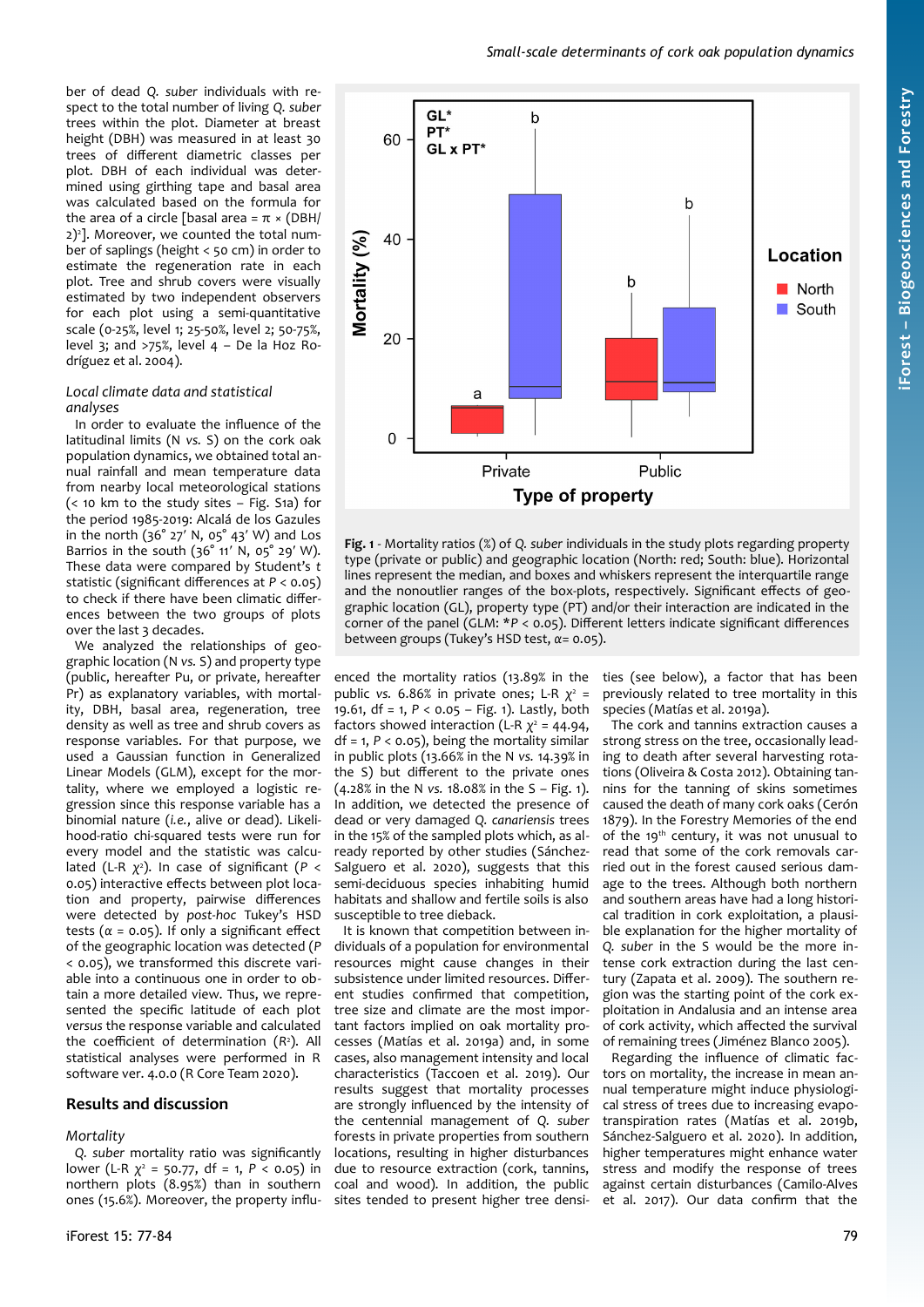<span id="page-3-1"></span>**Tab. 1** - Geographic location, property type, plot names, site characteristics and stand description: tree density, percentage of mortality, diameter at breast height (DBH), basal area, regeneration and shrub cover of the twenty studied *Quercus suber* plots at Los Alcornocales Natural Park (southern Spain).

| Location | Property<br>type | Plot name         | Elevation<br>(m.a.s.l.) | Aspect    | Latitude     | Longitude    | density<br>$(ind. ha-1)$<br>Tree | Mortality<br>3 | <b>DBH</b><br>(cm) | Basal area<br>$(m2 ha-1)$ | Regeneration<br>(seedlings ha <sup>-1</sup> ) | Shrub<br>cover |
|----------|------------------|-------------------|-------------------------|-----------|--------------|--------------|----------------------------------|----------------|--------------------|---------------------------|-----------------------------------------------|----------------|
| N        | Private          | Marrufo           | 554                     | <b>SE</b> | 36°33' 31" N | 05°33' 32" W | 260                              | 6.54           | 48.22              | 58.42                     | 20                                            | $\mathbf{2}$   |
| N        | Private          | Marrufo_2         | 510                     | SW        | 36°33' 33" N | 05°33' 56" W | 314                              | 6.69           | 48.06              | 69.08                     | 78                                            | $\mathbf{2}$   |
| N        | Private          | Marrufo_3         | 430                     | E         | 36°32′52″ N  | 05°34′07″W   | 285                              | 0.35           | 39.22              | 36.13                     | 119                                           | $\mathbf 2$    |
| N        | Private          | Marrufo_4         | 530                     | E         | 36°34' 12" N | 05°33' 13" W | 390                              | 6.15           | 36.56              | 44.26                     | 10                                            | 3              |
| N        | Private          | Puerto Gáliz      | 420                     | <b>NE</b> | 36°33' 36" N | 05°32' 27" W | 293                              | 1.02           | 31.00              | 24.28                     | 30                                            | 3              |
| N        | Public           | H. Martin         | 510                     | SW        | 36°52′04″ N  | 05°06' 39" W | 383                              | 0.26           | 32.86              | 36.65                     | 244                                           | $\mathbf{2}$   |
| N        | Public           | H. Martin 2       | 530                     | SW        | 36°51'02" N  | 05°06' 41" W | 333                              | 20.12          | 32.75              | 28.97                     | 57                                            | $\mathbf{2}$   |
| N        | Public           | El Sauzal         | 364                     | S         | 36°47' 19" N | 05°06' 21" W | 220                              | 7.73           | 40.56              | 30.14                     | 203                                           | $\overline{2}$ |
| N        | Public           | La Jarda          | 320                     | SW        | 36°35' 58" N | 05°33′48″ W  | 280                              | 11.43          | 32.92              | 26.04                     | 137                                           | 3              |
| N        | Public           | MP Jerez          | 330                     | SW        | 36°36'01" N  | 05°33' 56" W | 314                              | 29.30          | 33.92              | 30.45                     | 51                                            | $\overline{2}$ |
| S        | Private          | <b>Bustamante</b> | 95                      | <b>NW</b> | 36°15' 37" N | 05°36'00" W  | 62                               | 8.06           | 61.53              | 18.16                     | 28                                            | 4              |
| S        | Private          | Bustamante 2      | 120                     | <b>NW</b> | 36°15' 57" N | 05°35' 25" W | 148                              | 0.68           | 44.80              | 25.75                     | 26                                            | 3              |
| S        | Private          | Los Chorros       | 130                     | <b>NE</b> | 36°16' 54" N | 05°35' 41" W | 51                               | 49.02          | 51.28              | 10.50                     | 37                                            | $\mathbf{2}$   |
| S        | Private          | Los Chorros 2     | 175                     | <b>NE</b> | 36°16' 35" N | 05°36' 22" W | 45                               | 62.22          | 44.88              | 8.01                      | 16                                            | 4              |
| S        | Private          | Bustamante 3      | 100                     | <b>NW</b> | 36°15' 23" N | 05°36' 59" W | 48                               | 10.42          | 73.70              | 19.96                     | 44                                            | $\mathbf{2}$   |
| S        | Public           | Palancar          | 190                     | N         | 36°14' 51" N | 05°34' 25" W | 91                               | 4.40           | 42.19              | 13.65                     | 68                                            | 3              |
| S        | Public           | Valdeinfierno     | 190                     | <b>NW</b> | 36°15' 33" N | 05°36'02" W  | 80                               | 26.25          | 37.67              | 9.28                      | 6                                             | 4              |
| S        | Public           | Murta             | 295                     | <b>SE</b> | 36°19' 35" N | 05°34′55″ W  | 330                              | 11.21          | 41.66              | 47.85                     | 5                                             | 4              |
| S        | Public           | La Teja           | 240                     | SW        | 36°16' 23" N | 05°34' 29" W | 150                              | 9.33           | 36.57              | 20.55                     | 15                                            | 4              |
| S        | Public           | Valdeinfierno 2   | 120                     | <b>NW</b> | 36°13' 40" N | 05°37' 11" W | 58                               | 44.83          | 49.20              | 10.90                     | 15                                            | 3              |

mean annual temperature was significantly higher at the southern location along 1985- 2019 period (18.53 ± 0.07 °C in the S *vs.* 18.01 ± 0.08 °C in the N, *P* < 0.05 – Fig. S2 in Supplementary material), which would had contributed to the presence of physiological imbalances and would partly explain the higher mortality in the S location [\(Fig.](#page-2-0) [1\)](#page-2-0). Annual rainfall was significantly higher

(*P* < 0.05) in the S between 1985 and 2019  $(885 \pm 64 \text{ mm})$  than in the N location (705 ± 45 mm – Fig. S2). These contrasting conditions in southern locations indicate a more humid and favourable conditions for the propagation of soil pathogens (Colangelo et al. 2018, Homet et al. 2019), which has probably been undermining the health of cork oak trees (Gómez-Aparicio et al. 2012),



<span id="page-3-0"></span>**Fig. 2** - Lineal regression showing tree density variations across the sampled latitudinal gradient in *Quercus suber* study plots (*R* <sup>2</sup>= 0.69, *P* < 0.05). Red dots show sampled plots in the northern location and blue dots in the southern one; crossed and emptied show private and public properties, respectively.

thus causing an increase in the mortality at the S plots. Lastly, the widespread theory according to which plots facing south (more sun-exposed) would show higher mortality rates could not be confirmed. In our study, plot aspect had not a significant effect over mortality ratio  $(R^2 = 0.02, P >$  $0.05 - Tab. 1$  $0.05 - Tab. 1$ ).

## *Tree density*

Tree density was significantly related to geographic location (L-R *χ* 2 = 41.11, df = 1, *P* < 0.05), with higher mean values in the N  $(307.2 \pm 16.5 \text{ trees ha}^{-1})$  than in the S (106.3)  $±$  27.7 trees ha<sup>-1</sup>). This result was supported by the high adjustment of the lineal regression of tree density in relation to the latitude of plots  $(R^2 = 0.69, P < 0.05 - Fig. 2)$  $(R^2 = 0.69, P < 0.05 - Fig. 2)$  $(R^2 = 0.69, P < 0.05 - Fig. 2)$ .

On one hand, the long tradition of exploitation of resources from *Q. suber* (*i.e.*, cork and tannin extraction) has modified the natural composition of the forests and has boosted the *Q. suber* growing at the expense of other species (Jurado Doña 2002, Urbieta et al. 2008). The management carried out for the last two centuries has promoted the increase of *Q. suber* individuals because their presence has been facilitated at the expense of other species in order to obtain greater amounts of cork, leading to forests with higher cork oak density. However, the high intensity of cork harvesting from the end of the 19th

**iForest –**

**Bio geoscie**

**nces a nd Forestry**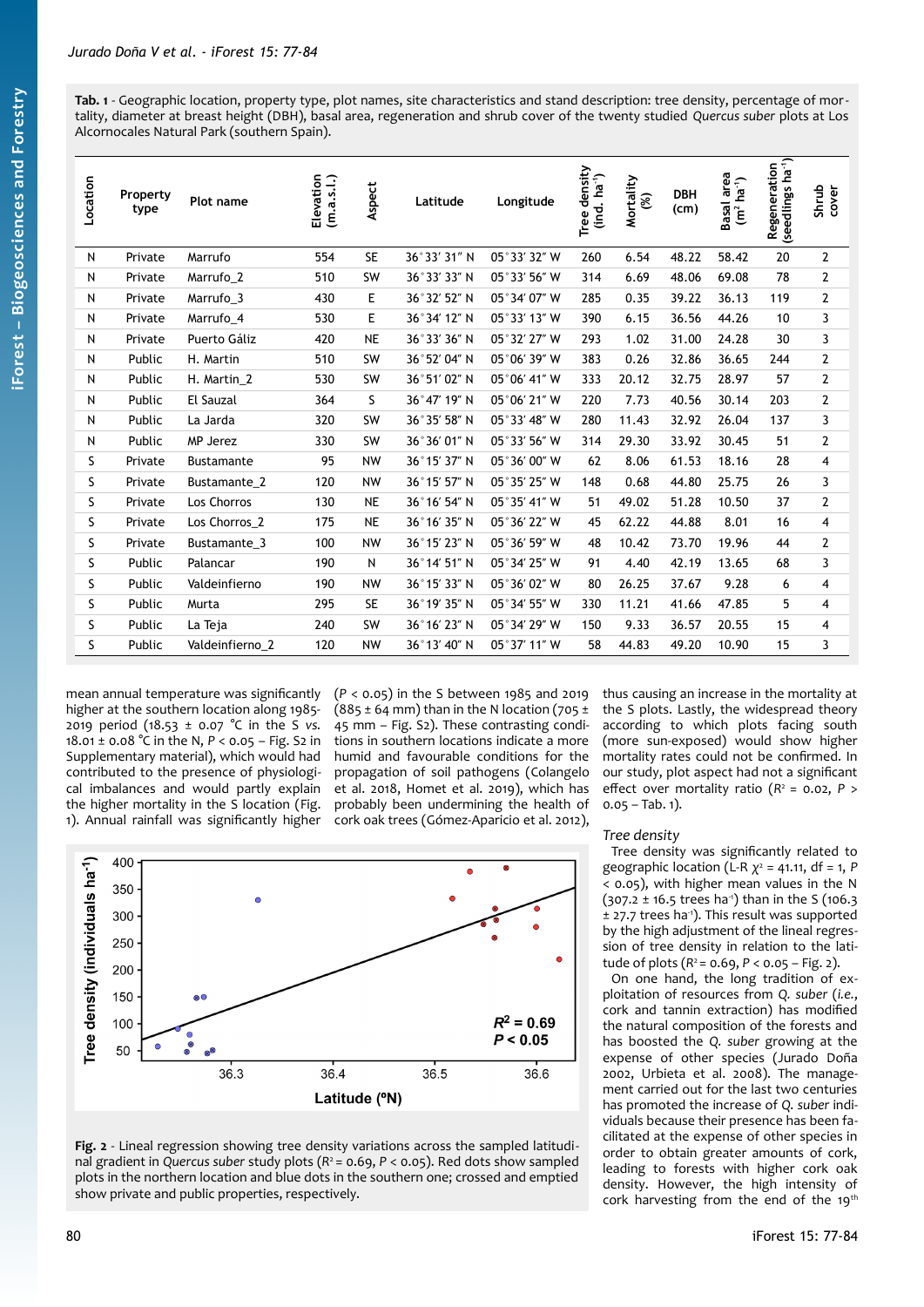century to the first half of the 20<sup>th</sup> century led to numerous mortality episodes (Cerón 1879, Jurado Doña 2002), which would partially explain the lower tree density in the southern location after the more intense harvesting practices in this area.

This legacy of forest structure determines current competition levels and constitutes a crucial factor in demographic processes, like mortality, of many Iberian tree species (Gómez-Aparicio et al. 2011). This legacy effect has been also proven to be one of the main factors affecting mortality across the distribution range of *Q. suber* since intraand inter-specific competition has modified the ecological conditions of these populations (Matías et al. 2019a).

## *Size structure*

Trees differed in size between the two studied locations (DBH =  $37.6 \pm 0.8$  cm in the N *vs*. 48.2 ± 1.0 cm in the S; L-R  $\chi^2$  = 75.59, df = 1, *P* < 0.05) and property types (DBH = 37.8 ± 0.7 cm *vs.* 47.3 ± 1.1 cm in public and private properties, respectively; L-R *χ* 2 = 61.76, df = 1, *P* < 0.05 – [Tab. 1](#page-3-1)), showing a significant interaction between both factors (L-R *χ* 2 = 9.84, df = 1, *P* < 0.05 – [Fig. 3a](#page-4-0)). Thus, differences in DBH within southern plots were higher (41.4 ± 1.0 cm *vs.* 55.1 ± 1.7 cm in public and private plots, respectively) than within northern plots (34.6 ± 0.8 cm in public plots *vs.* 40.6 ± 1.3 cm in private plots – [Tab. 1](#page-3-1)).

Forest management has traditionally favoured the presence of larger and thicker *Q. suber* trees (more productive for the cork industry). Therefore, strong selective pressures for resource extraction have been exerted on cork oak individuals during centuries (see the previous "Tree density" subsection), especially in private plots. In these areas, owners aim to maximize benefits and shorten time between cork extraction events and would have indirectly promoted the increase in trunk thickness. In addition, the higher DBH in southern individuals could be related to microclimate patterns of the Strait of Gibraltar area (mild temperatures due to the proximity to the ocean and high air humidity), that would buffer summer aridity and reduce plant water stress, therefore allowing higher growth rates (Sánchez-Salguero et al. 2020). The interaction between microclimate and management would explain the boost of *Q. suber* DBH under the favourable southern conditions in the more intensively managed private plots, implying a greater DBH variation between property types in the S location.

Basal area was higher in the N than in the S (38.4 ± 4.7 m<sup>2</sup> ha<sup>-1</sup> in the N vs. 18.5 ± 3.7 m<sup>2</sup> ha<sup>-1</sup> in the S; L-R  $\chi^2$  = 12.58, df = 1, P < 0.05), in accordance with the higher tree density recorded and higher mortality rates [\(Fig.](#page-3-0) [2\)](#page-3-0). Moreover, our results showed a significant linear relationship between the basal area and latitude (*R* <sup>2</sup>= 0.40, *P* < 0.05 – [Fig.](#page-4-0) [3](#page-4-0)b), with a gradient towards larger basal areas in northern plots. The higher basal



<span id="page-4-0"></span>**Fig. 3** - Size structure parameters in *Quercus suber* study plots. (a) Tree size (DBH) regarding property (public or private) and geographic location (N or S). Values represent means ± standard error. Significant effects of geographic location (GL), property type (PT) and/or their interaction are indicated in the corner of the panel (GLM: \**P* < 0.05). Different letters indicate significant differences between groups (Tukey's HSD test: α = 0.05). (b) Lineal regression of basal area across the sampled latitudinal gradient  $(R^2 = 0.40; P < 0.05)$ . Red dots show sampled plots in the northern location and blue dots in the southern one; crossed and emptied show private and public properties, respectively.

area has been also related to an increasing acorn input, hence higher regeneration (Pausas et al. 2006).

## *Regeneration*

Regeneration (number of *Q. suber* saplings per hectare) was significantly affected by the geographic location of the plots (L-R χ 2 = 9.21, df = 1, *P* < 0.05), with higher values in the N than in the S (94.9 ± 25.2 *vs.* 26.0 ± 6.1 saplings ha<sup>1</sup>, respectively - [Fig. 4](#page-5-0)a). In addition, we found a significant interaction between geographic location and property type (L-R χ<sup>2</sup> = 4.41, df = 1, P < 0.05 – [Fig. 4](#page-5-0)a), being this pattern opposite to that detected for mortality rate and DBH. In this case, significant differences between N and S were found in public plots (Tukey's HSD tests,  $α = 0.05$ ; 138.4 ± 38.5 saplings ha<sup>-1</sup> in the N *vs.* 21.8  $\pm$  11.7 saplings ha<sup>-1</sup> in the S), whereas private ones showed similar values (51.4  $\pm$  20.5 saplings ha<sup>-1</sup> in the N *vs.*  $30.2 \pm 4.8$  saplings ha<sup>-1</sup> in the S).

The higher regeneration rate at the denser northern forests, compared to the S location, would be caused by the higher proportion of healthy trees per hectare, that produces more fruits (acorns). Although forests in the N location have been exposed to drier conditions during the last 35 years (9 years with a total annual rainfall below 489 mm – Fig. S2b in Supplementary material), which is considered the minimum range under which *Q. suber* is distributed in Andalusia according to Urbieta et al. 2008), the detrimental effects of waterlogging for *Q. suber* sapling survival would explain this difference. Cork oak seedlings have shallower root systems than mature trees and may be affected by excess water in upper soil layers (Marañón et al. 2004), as reflected in our results. The loss of trees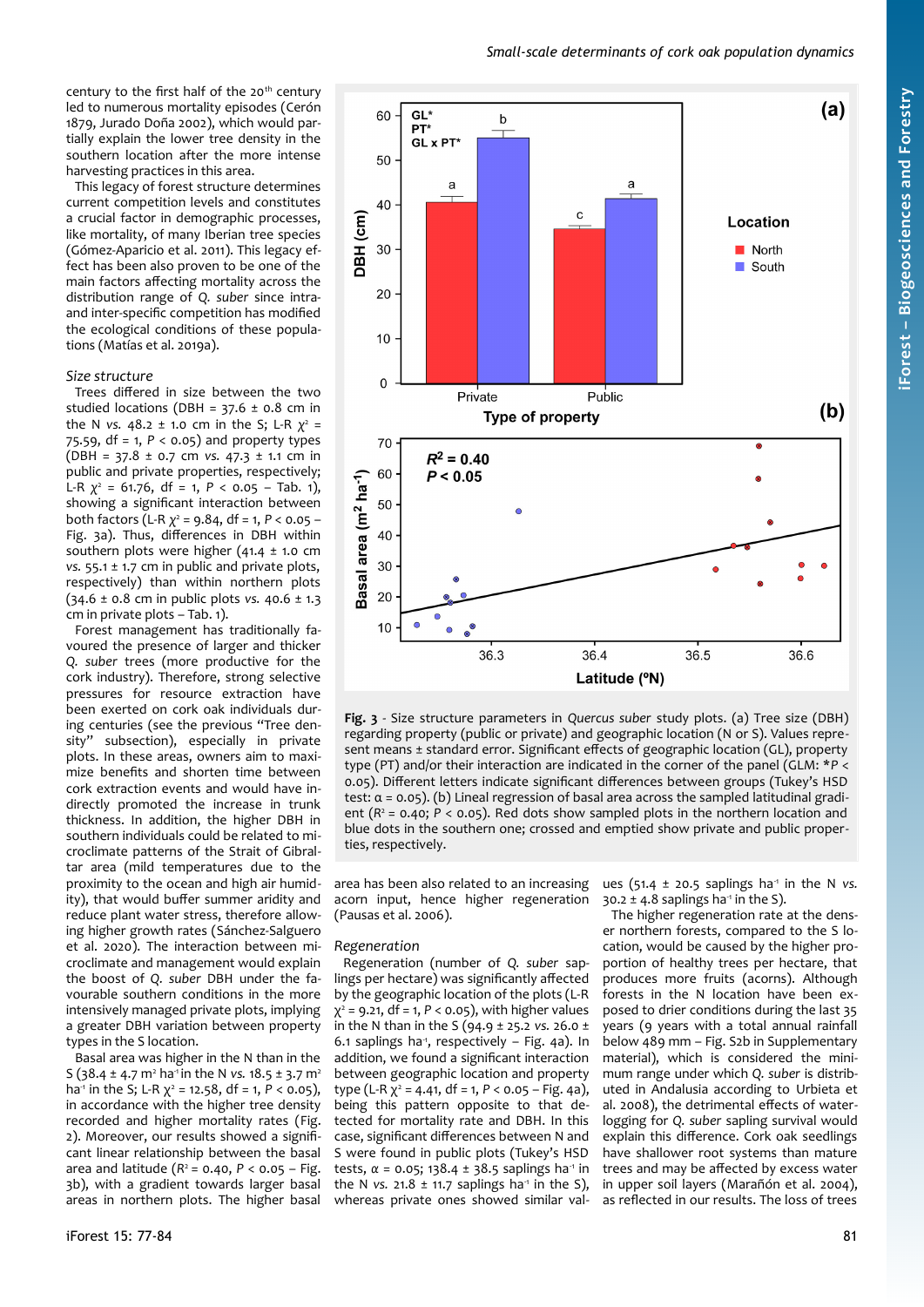<span id="page-5-0"></span>**Fig. 4** - Regeneration (panel a; *Q.* suber saplings ha<sup>-1</sup>) and shrub cover (panel b) differences between property types (private or public) and locations (N or S). Values represent mean ± standard error. Significant effects of geographic location (GL), property type (PT) and/or their interaction are indicated in the corner of the panel (GLM: \**P* < 0.05). Different letters indicate significant differences between groups (Tukey's HSD test:



and regeneration problems of *Q. suber* forests under a changing climate are altering the species' population dynamics across its complete distribution range (Matías et al. 2019a), a problem that is especially evident at the southern Iberian Peninsula.

The high total annual precipitation (with intense rainfall amount in narrow time windows) is causing soil erosion processes and the loss of soil fertility (Jordán et al. 2008), which indirectly contributes to the loss of seeds of different understory species (García-Fayos & Cerdà 1997) and to the decrease in the growth rate of *Q. suber* saplings in particular. Even though the regeneration rate between public and private plots is similar in the S (and the lowest sapling values registered), this was different in the N, where regeneration is lower in private areas. We attribute it to a slightly higher herbivory pressure, since there is usually an excess of herbivorous populations on private farms due to the high interest of maintaining this economic re-

source. In the Natural Park, deer (*Cervus elaphus* L.), fallow deer (*Dama dama* L.), wild boar (*Sus scrofa* L.) and other wild ungulates are causing an intense grazing of many shrub species including cork oak saplings, altering the composition of the shrub understory and endangering the regenerative capacity of *Q. suber* (Rodriguez-Sánchez et al. 2018).

Moreover, it has been verified that *Q. suber* latitudinal distribution entails demographic changes in the structure of populations (Matías et al. 2019a). Those of southern Spain present a smaller density of saplings, oppositely to the populations of the northern distribution edge of the species (Matías et al. 2019a). Our results partially confirmed the importance of the geographic gradient (latitudinal) at regional scale in the sapling recruitment. However, we assume that there are no genetic differences between the two provenance regions of *Q. suber* used in this work, since previous studies of Spanish *Q. suber* populations pointed to the homogenization of the genetic structure of the species due to the existence of gene flow across populations (Jiménez et al. 1999, Ramírez-Valiente et al. 2014). However, differences in certain traits such as survival ratio could be due to local adaptation processes. It has been shown for this species that summer drought and temperature are important selective agents and that it may exhibit some phenotypic plasticity to inter-annual variations in rainfall (Ramírez-Valiente et al. 2015).

#### *Shrub cover*

Our data indicated an effect of the latitude on shrub cover (L-R  $χ² = 8.0$ , df = 1, P < 0.05), with significant lower values in the N  $(2.3 \pm 0.2)$  than in the S  $(3.1 \pm 0.3)$ . Besides, there was a significant interaction between location and the type of property (L-R  $\chi^2$  = 4.5, df = 1, *P* < 0.05 – [Fig. 4](#page-5-0)b). Similarly to the regeneration, significant differences were found in the public plots (Tukey's HSD tests, *α* = 0.05; 2.2 ± 0.2 in the N *vs.* 3.6 ± 0.2 in the S) but not in the private ones (2.4 ± 0.2 in the N *vs.* 2.6 ± 0.4 in the S).

Over the past 30 years, there has been greater and more continuous industrial cork activity in northern plots (both public and private properties) given the high value of this material, implying regular shrub clearing to facilitate cork extraction in this area. Nevertheless, we suggest that the economic crisis of the last 12-13 years has led to a significant decrease in forest clearing works by the forest administration and local governments. That would explain the differences of current shrub cover in public properties, given that the clearings have been focused only on the plots with more cork production (N). In fact, for a few decades now, cork harvesting and clearings are no longer done in some properties of the S (mostly public ones – Jurado Doña 2002, Coca Pérez 2007). Thus, the shrubland could be evolving without the perturbations associated with such activities, remaining undisturbed and increasing in abundance.

Furthermore, we are witnessing the abandonment of grazing in some areas, which allows the shrub cover to slowly increase, due to favourable rainfall condition and mild annual temperatures in the S location. Plant cover generally increases with rainfall but only to a certain limit because of the interactions with other factors such as soil fertility (Wainwright & Parsons 2010). In addition, there is less competition in the S between adult trees and shrubs (lower tree density) in terms of capturing light, water and soil nutrients. There is a clear evidence that competition for resources in Mediterranean forests affects plant size, growth, germination and flowering (Di Castri 1981). Less competition could improve the metabolic processes and allows a higher growth of different shrub species, although we are facing an ecological and edaphic process with long temporal pattern in which other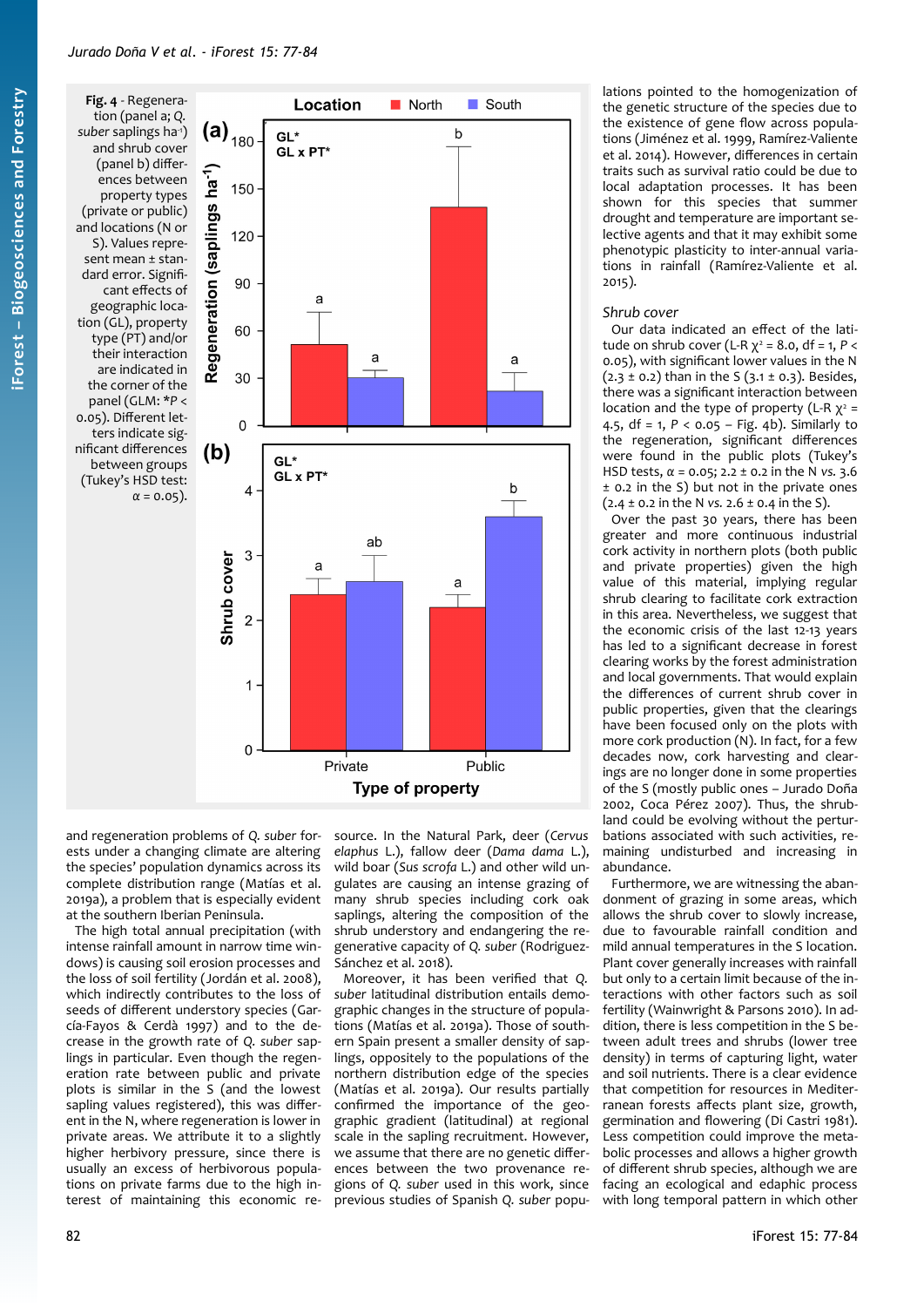# *Small-scale determinants of cork oak population dynamics*

factors such herbivory pressure also interacts.

# **Conclusions**

We found an overall influence of property type and geographic location on cork oak population dynamics (including mortality, forest density, regeneration and tree size) likely attributable to differential climatic conditions and historical management. Total rainfall amount showed a latitudinal gradient, with higher values in the south. This extreme of the gradient exhibited a clear negative effect on the two main variables describing the population dynamics of *Quercus suber*: mortality and regeneration. Likewise, it is proposed that herbivory pressure is an important biotic factor causing a collapse in the population recruitment dynamics. Despite the difficulty of dealing with forest decline in *Q. suber* forests given the large number of interacting factors and the lack of ongoing monitoring actions, we believe that regeneration can be facilitated by controlling herbivory pressure. Moreover, the introduction of silvicultural practices would improve the stability of these unique Mediterranean forest systems in a scenario of increased aridity. Emphasis should also be placed on the application of preventive treatments to eradicate pathogens in forest soils as well as anti-oomycete fungicide chemicals for controlling diseases in *Quercus* species. However, protocols of soil improvement and research on mycorrhizal processes should be prioritized as sustainable management strategies. It is therefore critical to implement conservation and management plans adapted to local needs (Scarascia-Mugnozza et al. 2000) in order to improve the stress resilience of trees (Gentilesca et al. 2017) and hence make possible to reduce the vulnerability of *Q. suber* forests to dieback processes.

# **Acknowledgements**

This study has been partially funded by the Jaime González Gordon Foundation, which granted AGR. The Management of Los Alcornocales Natural Park allowed the access to the public plots and facilitated the research. We would also like to thank Héctor Carrasco for his help in the statistical analyses comparing temperature and rainfall data, as well as Dr. Alexandro Leverkus (University of Granada, Spain) and Dr. Pablo González (University of Córdoba, Spain), who made comments on the manuscript draft and provided valuable suggestions. Francisco Conesa, Gabriel Agüera and Virginia Luque helped during fieldworks. Helena Valverde also helped during fieldwork and did the complete translation of the article into English. Raquel Cordero, a technician from the Natural Park, provided comments on insect plagues and tree conservation. We are also thankful to the anonymous reviewer that provided constructive comments on a previous version of the manuscript. JL-J was supported

by a predoctoral grant from V-PPIT – U. Sevilla (Fifth Research Plan from the University of Seville), LM by the fellowships II5B and IV2 from VI-PPIT - U. Sevilla and RS-S was supported by VULBOS project (UPO-1263216, FEDER Funds, Regional Government of Andalusia, *Consejería de Economía, Conocimiento, Empresas y Universidad* 2014-2020) and LESENS (RTI2018-0968 84-B-C33) project from the Spanish Ministry of Science, Innovation and Universities.

VJD conceived the study; VJD and AGR carried out the field sampling; VJD and JL-J wrote the first draft of the manuscript; JL-J performed the data analysis and representation; RS-S and LM helped to interpret the results and provided substantial corrections to several manuscript drafts; FDO provided feedback and discussed ideas in early versions of the manuscript.

# **References**

- Allen CD, Macalady AK, Chenchouni H, Bachelet D, McDowell N, Vennetier M, Kitzberger T, Rigling A, Breshears DD, Hogg EHT, Gonzalez P, Fensham R, Zhang Z, Castro J, Demidova N, Lim J-H, Allard G, Running SW, Semerci A, Cobb N (2010). A global overview of drought and heatinduced tree mortality reveals emerging climate change risks for forests. Forest Ecology and Management 259: 660-684. - doi: [10.1016/j.](https://doi.org/10.1016/j.foreco.2009.09.001) [foreco.2009.09.001](https://doi.org/10.1016/j.foreco.2009.09.001)
- Anderegg WRL, Schwalm C, Biondi F, Camarero JJ, Koch G, Litvak M, Ogle K, Shaw JD, Shevliakova E, Williams AP, Wolf A, Ziaco E, Pacala S (2015). Pervasive drought legacies in forest ecosystems and their implications for carbon cycle models. Science 349: 528-532. - doi: [10.112](https://doi.org/10.1126/science.aab1833) [6/science.aab1833](https://doi.org/10.1126/science.aab1833)
- Argüeso D, Hidalgo-Muñoz JM, Gámiz-Fortis SR, Esteban-Parra MJ, Castro-Díez Y (2012). Highresolution projections of mean and extreme precipitation over Spain using the WRF model (2070-2099 versus 1970-1999). Journal of Geophysical Research Atmospheres 117: 1-16. - doi: [10.1029/2011JD017399](https://doi.org/10.1029/2011JD017399)
- Brando PM, Balch JK, Nepstad DC, Morton DC, Putz FE, Coe MT, Silvério D, Macedo MN, Davidson EA, Nóbrega CC, Alencar A, Soares-Filho BS (2014). Abrupt increases in Amazonian tree mortality due to drought-fire interactions. Proceedings of the National Academy of Sciences USA 111: 6347-6352. - doi: [10.1073/pnas.1305499](https://doi.org/10.1073/pnas.1305499111) [111](https://doi.org/10.1073/pnas.1305499111)
- Brasier CM (1996). *Phytophthora cinnamomi* and oak decline in southern Europe. Environmental constraints including climate change. Annales des Sciences Forestieres 53: 347-358. - doi: [10.10](https://doi.org/10.1051/forest:19960217) [51/forest:19960217](https://doi.org/10.1051/forest:19960217)
- Brodribb TJ, Powers J, Cochard H, Choat B (2020). Hanging by a thread? Forests and drought. Science 368: 261-266. - doi: [10.1126/sci](https://doi.org/10.1126/science.aat7631) [ence.aat7631](https://doi.org/10.1126/science.aat7631)
- Camilo-Alves CSP, Vaz M, Da Clara MIE, Ribeiro NMDA (2017). Chronic cork oak decline and water status: new insights. New Forests 48: 753- 772. - doi: [10.1007/s11056-017-9595-3](https://doi.org/10.1007/s11056-017-9595-3)

Caudullo G, Barredo JI (2019). A georeferenced dataset of drought and heat-induced tree mortality in Europe. One Ecosystem 4: e37753. - doi:

## [10.3897/oneeco.4.e37753](https://doi.org/10.3897/oneeco.4.e37753)

- Cerón S (1879). Industria forestal-agrícola [Forest-agricultural industry]. Establecimiento Tipográfico de la Biblioteca Nacional Económica de D. Francisco de P. Jordan, Cádiz, Spain, pp. 423. [in Spanish]
- Coca Pérez M (2007). Diversity in the cork oak forests of the northern Straits of Gibraltar Region (Southern Spain). Plant Ecology 189: 87- 100. - doi: [10.1007/s11258-006-9168-6](https://doi.org/10.1007/s11258-006-9168-6)
- Colangelo M, Camarero JJ, Borghetti M, Gentilesca T, Oliva J, Redondo MA, Ripullone F (2018). Drought and *Phytophthora* are associated with the decline of oak species in Southern Italy. Frontiers in Plant Science 9: 1595. doi: [10.3389/fpls.2018.01595](https://doi.org/10.3389/fpls.2018.01595)
- De la Hoz Rodríguez F, Oliet Palá J, Abellanas Oar B, Cuadros Tavira S, Fernández Rebollo P, Zamora Díaz R (2004). Manual de ordenación de montes de Andalucía [Andalusian forest management manual]. Consejería de Medio Ambiente, Junta de Andalucía, Seville, Spain, pp. 357. [in Spanish]
- Di Castri F (1981). Mediterranean-type shrublands of the world. In: "Ecosystems of the World 11: Mediterranean-Type Shrublands" (Di Castri F, Goodall DW, Specht RL eds). Elsevier, Amsterdam, The Netherlands, pp. 1-52.
- Fischer R, Lorenz M (2011). Forest condition in Europe: 2011 technical report of ICP Forests and FutMon. Work Report of the Institute for World Forestry 2011/1, ICP Forests, Hamburg, Germany, pp. 212. [online] URL: [http://literatur.](http://literatur.thuenen.de/digbib_extern/dn047787.pdf) [thuenen.de/digbib\\_extern/dn047787.pdf](http://literatur.thuenen.de/digbib_extern/dn047787.pdf)
- García-Fayos P, Cerdà A (1997). Seed losses by surface wash in degraded Mediterranean environments. Catena 29: 73-83. - doi: [10.1016/S03](https://doi.org/10.1016/S0341-8162(96)00055-0) [41-8162\(96\)00055-0](https://doi.org/10.1016/S0341-8162(96)00055-0)
- Gentilesca T, Camarero JJ, Colangelo M, Nolè A, Ripullone F (2017). Drought-induced oak decline in the western Mediterranean region: an overview on current evidences, mechanisms and management options to improve forest resilience. iForest 10: 796-806. - doi: [10.3832/ifor](https://doi.org/10.3832/ifor2317-010) [2317-010](https://doi.org/10.3832/ifor2317-010)
- Giorgi F, Lionello P (2008). Climate change projections for the Mediterranean region. Global and Planetary Change 63: 90-104. - doi: [10.1016/](https://doi.org/10.1016/j.gloplacha.2007.09.005) [j.gloplacha.2007.09.005](https://doi.org/10.1016/j.gloplacha.2007.09.005)
- Gómez-Aparicio L, García-Valdés R, Ruíz-Benito P, Zavala MA (2011). Disentangling the relative importance of climate, size and competition on tree growth in Iberian forests: implications for forest management under global change. Global Change Biology 17: 2400-2414. - doi: [10.1111/j.](https://doi.org/10.1111/j.1365-2486.2011.02421.x) [1365-2486.2011.02421.x](https://doi.org/10.1111/j.1365-2486.2011.02421.x)
- Gómez-Aparicio L, Ibáñez B, Serrano MS, De Vita P, Avila JM, Pérez-Ramos IM, García LV, Esperanza Sánchez M, Marañón T (2012). Spatial patterns of soil pathogens in declining Mediterranean forests: implications for tree species regeneration. New Phytologist 194: 1014-1024. doi: [10.1111/j.1469-8137.2012.04108.x](https://doi.org/10.1111/j.1469-8137.2012.04108.x)
- Heywood VH, Watson RT (1997). Global biodiversity assessment. Trends in Ecology and Evolution 12: 39-40. [online] URL: [http://om.ciheam.](http://om.ciheam.org/om/pdf/c23/CI011056.pdf) [org/om/pdf/c23/CI011056.pdf](http://om.ciheam.org/om/pdf/c23/CI011056.pdf)
- Homet P, González M, Matías L, Godoy O, Pérez-Ramos IM, García LV, Gómez-Aparicio L (2019). Exploring interactive effects of climate change and exotic pathogens on *Quercus suber* perfor-